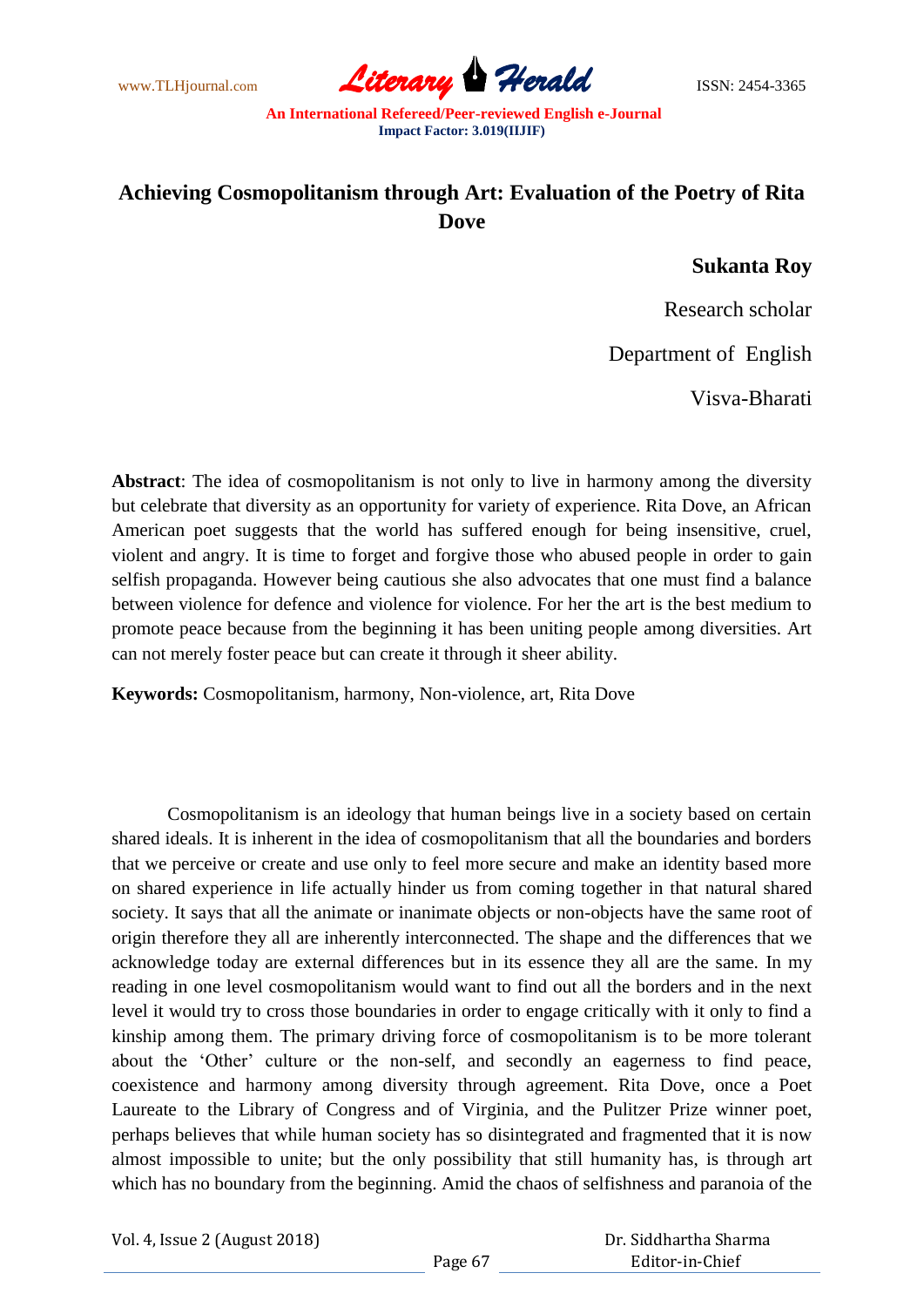www.TLHjournal.com *Literary Herald*ISSN: 2454-3365

modern capitalist world only art can play the role of saviour, being the medium of communication among the dispersed and quarrelling races on earth.

According to Kwame Anthony Appiah cosmopolitanism not merely accepts diversity it also celebrates them because it is believed that the diversity which can be seen as "foreign" is not a threat but rather a source of surplus knowledge. Here the differences of other communities are taken as opportunity rather than hindrance. It not just comes from mere acceptance of diversity but requires more openness to embrace the other as favourable. Humanism also talks about the acceptance of diversity because the essential unity among all the human beings in the world is the idea that before all the distinctions to separate them, they all are human. Appiah differentiates between humanist approach and cosmopolitan approach to literature by saying that humanists ire concerned about the agreement and acceptance of 'other' with the 'self', therefore humanism is accommodating the differences. Whereas, cosmopolitanism not only accepts those differences but understands and celebrates the scope this acceptance of diversity can open up for larger benefit of humanity.

> The Humanist requires us to put our differences aside; the cosmopolitan insists that sometimes it is the differences we bring to the table that make it rewarding to interact at all. That is, of course, to concede that what we share can be important, too; though the cosmopolitan will remind us that what we share with others is not always an ethnonational culture. (Appiah: 639)

The word acceptance is a tricky word. That is because it is related to human psychology; which means when a person accepts something it gets a place and space in that person"s heart and s/he doesn"t need any external force to nurture it and sometimes to get new ideas out of it. In contrast to this liberal side of cosmopolitan approach it is the same policy of acceptance by which psychological colonialism works and by and by every other kind of colonialism. Psychological colonialism is when a person accepts that s/he is so less dignified that s/he needs someone as master who would guide him/her in every respect. European empiricism had been thriving because they successfully convinced the colonised that they needed the European masters to be civilised. In Cosmopolitanism there is no hierarchy and everyone gets equal position. Therefore to have a cosmopolitan atmosphere people must decolonise their mind that in this world no one is privileged. Only after that they can feel the vive of cosmopolitan togetherness. They must accept that in the world of creation they are as worthy as the people who for centuries claimed to be superior. Hence this acceptance self awareness is the only way out of that colonialism and any other kind of self imposed ignorance. It depends on how one convinces oneself by using reasons on each side and moreover which way one feels more acceptable.

Primarily it is very difficult to imagine the idea of cosmopolitanism or the experiences of cosmopolitanism or the world of cosmopolitanism because we have been growing up in a society, which is ruthlessly compartmentalised, ignorantly categorised, shamelessly divided

|  | Vol. 4, Issue 2 (August 2018) |
|--|-------------------------------|
|--|-------------------------------|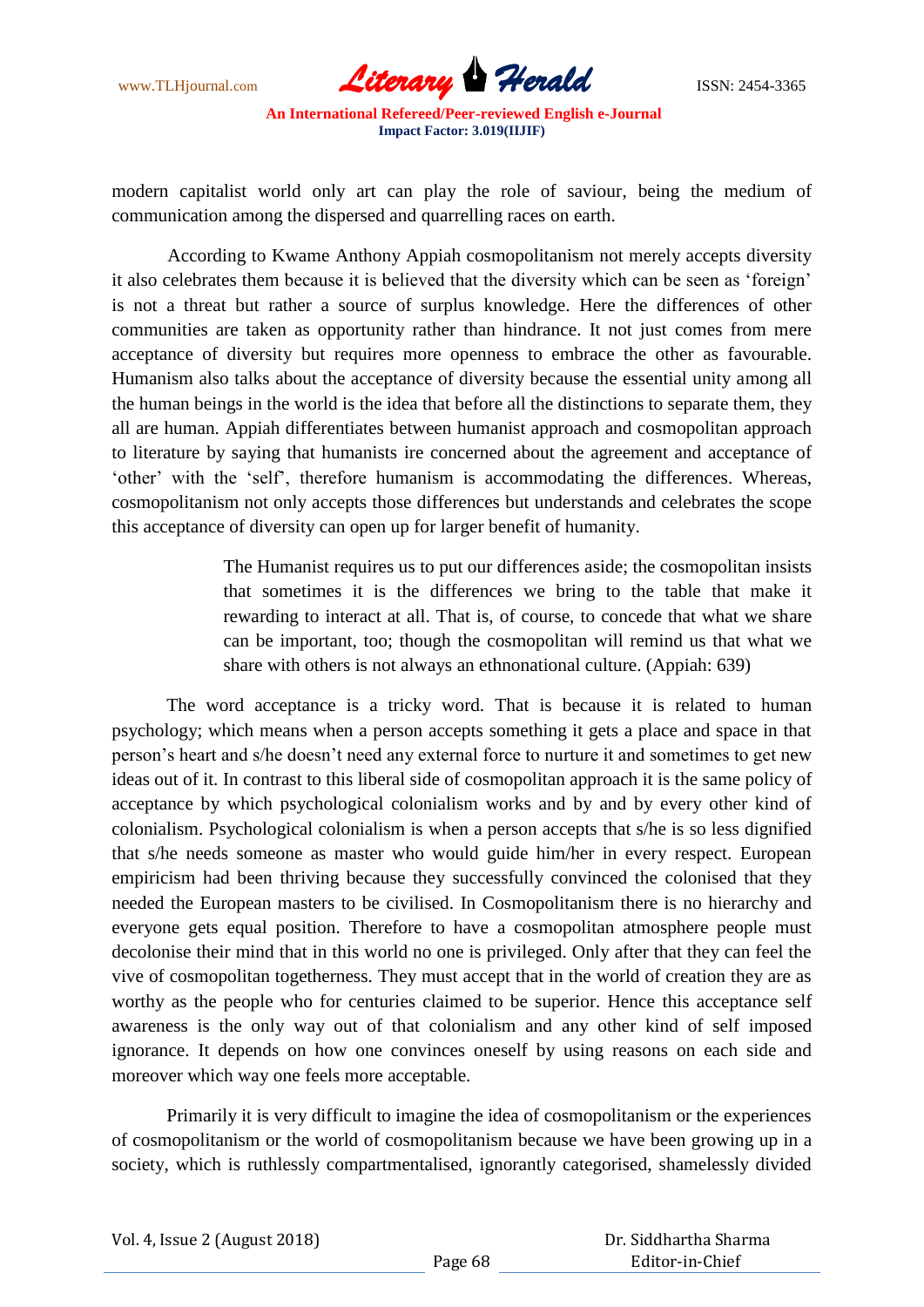www.TLHjournal.com *Literary Herald*ISSN: 2454-3365

into several fragments in order to maximise the gain or benefit by the certain privileged people who are hungry of power, fame, glory and money. This is why particularly we need more cosmopolitan approach to our lives to mend the damages we have hurled upon ourselves. For the lives of African American people the past had been scarred by slavery and the damage is irreparable. Yet in answer to violence, more violence cannot bring any good. The choice is hard and options are limited, whether to live in the realm of vengeance to the past scars or being cautious live in the present. Defending one from severe violence and hurling back the same violence towards them is not the same thing. Martin Luther King being an advocate of non-violence movement, influenced by Gandhian philosophy, adhered to preach non-violence amid the American Civil Rights Movement (1954 – 1968). However he had not followed Gandhi blindly. He understood the socio-political differences between Indian situation and the American one and therefore his non-violence was a complex one. In the context of cosmopolitan approach towards violence as hurled by the people who use it to keep the status quo of staying in power and the people who defend themselves and sometimes attack back as to feel victorious or to feel important, it is necessary to understand the differences between those two approaches. There cannot be any guideline where to keep the balance yet one must find a balance in order to destabilize the chaos and initiate betterment of the entire society. Martin Luther King showed a good example of using non-violence to achieve the rights for the oppressed African American people. However he also accepted the requisite violence in some particular situation. Adam Roberts writes in his essay "Martin Luther King and Non-Violent Resistance" about the same duality of violence and Nonviolence in the Non-violence movement which can be seen as necessary for even reaching a standpoint to achieve cosmopolitan worldview.

> Although Martin Luther King opposed the use of violence in politics generally, and although he opposed it strongly and eloquently in the struggle for civil rights, his was not an absolute ethical rejection of violence for all circumstances. He did slowly move towards the latter position, but his rejection of violence was never complete. King did not call on Negroes to renounce their right to defend their homes with weapons. (Roberts: 230-31)

In order to live peacefully one needs a fine balance not only between violence and non-violence but also between past and present. That is because one must need to feel the equality among diversity. One finds the root, association of self in the tradition one has grown up with. One may feel, sometimes a distant relationship, find some connection in distant time which s/he never was familiar with. This familiarisation may not be the same with the tradition that s/he has grown up. The African Americans finds their roots in African culture. This is the affinity, desire, eagerness that one feels for another one. The commonality between human being, friendship, love and attachments are the emotions for which one does not need a particular, essential root like race, gender, nationalism. It is the inherent humanity the integrity of the "humanhood" (if I am allowed to say this) that makes us peaceful and happy. It is like one may love one's own self yet some times or the other s/he loves another

Vol. 4, Issue 2 (August 2018)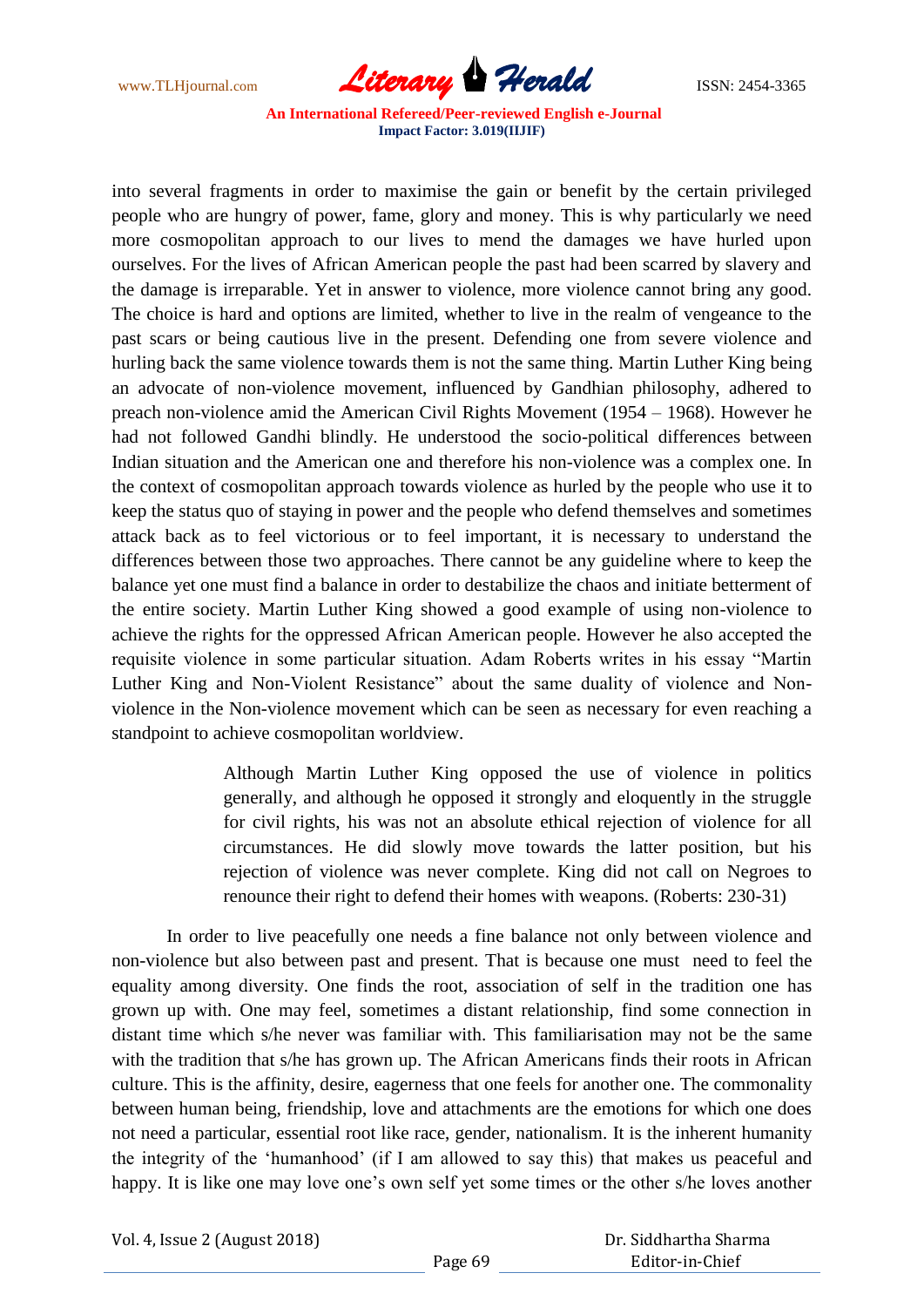

person. There can be some things familiar, and some unknown, some similar and some contrary, yet the love grows. That does not mean that same love would never soar but we find love in many ways of life. Dove searches for the African American root in African culture, Southern plantation, slavery; the blues, jazz, the oral culture, the previous African American artists and critics yet at the same she does not rejects the Greek myths, American and European myths, their literati, their culture and tradition on the basis that they are also human endeavour in the sphere of art. She considers herself an artist and not any sectarian propagandist who would choose the source of art by the idea of race, class, gender, place and many other means. It is like being a citizen of the world community irrespective of sectarian identities.

In the writings of Rita Dove the idea of cosmopolitanism is interesting to observe. Sometime she rejects the idea of "only black" of the Black Power Movement and Black Arts Movement of the 1960s. She also rejects the "only white" of the white, racist American naive or stark propagandist literature or society. She has a different sense of harmony which she believes can come through art because it has the unimaginable power to dissolve all the bars to make a better world for all of us.

The concept of harmony in diversity can be best described in the composition of music. An orchestra is only possible when all the keys work harmoniously with each other. The perfect combination is the key to a successful and beautiful musical achievement. In the poem "Robert Schumann, Or: Musical Genius Begins with Affliction" Dove points out the similar ideas that musical symphony can be achieved when they are played accordingly.

> Symphony in A, Phantasiestucke Concerto for Piano and Orchestra in A minor, Opus 54: the notes stack themselves onto the score-sheets like unfamiliar furniture, the music pulls higher and higher, and still each phrase returns to *A* no chord is safe from *A* Years before, in a room with delicate chairs, He was happy. There were no wretched sounds. He was Adam naked in creation,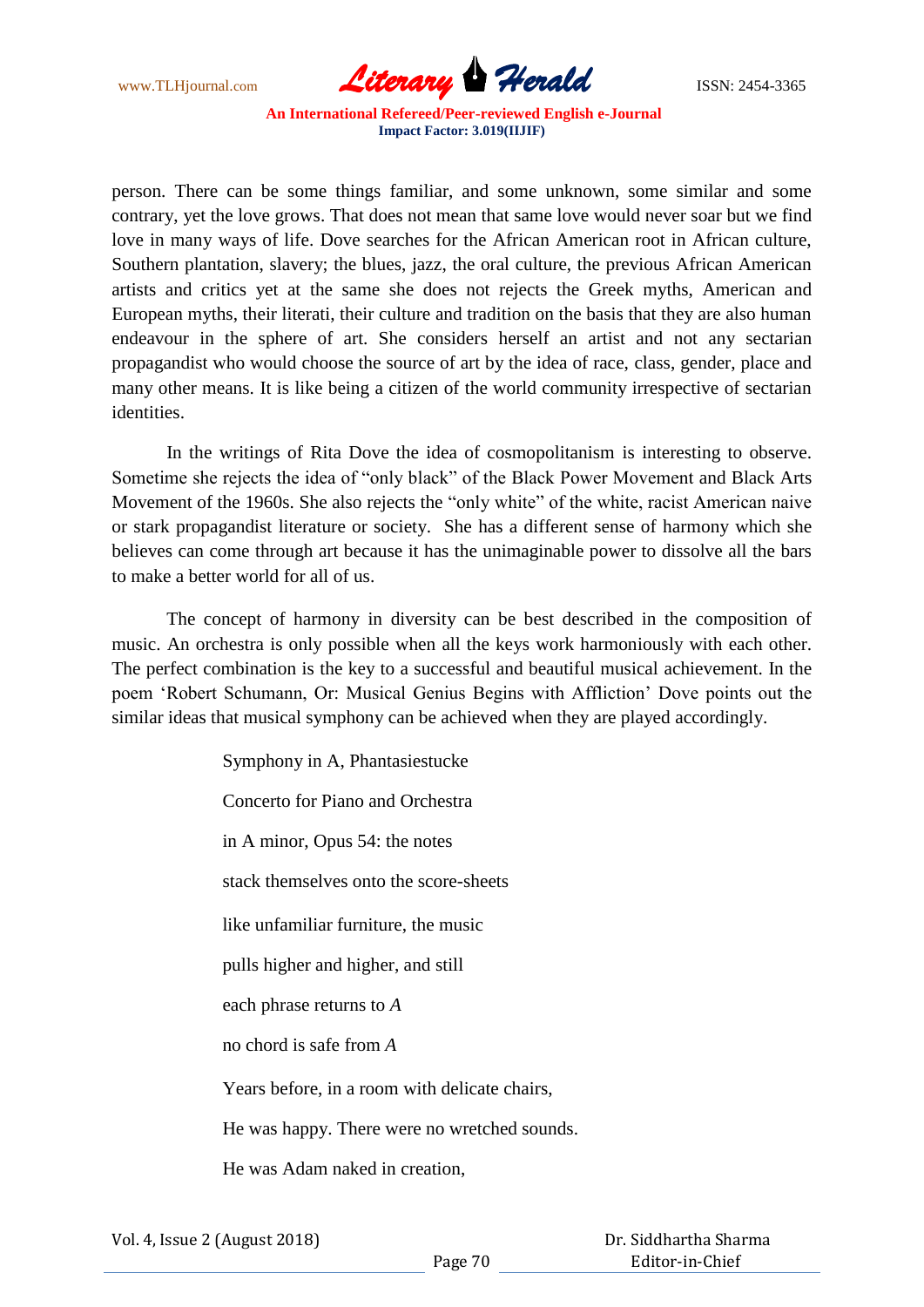

Starting over as the sky rained apples.

(Dove: 14-15)

The Creation remains on the core of everything in the world and within it there is a perfect harmony and pattern. This is why everything must always meet, at one time or the other, in the point of *'A'*, which is the point of "Art", the point of harmony. The unfamiliar, the alien can be seen as hostile and it separates itself from its origin. Thus a feud and dissimilarity can destroy that creation even before beauty can take birth. By resolving that feud the artist can create a true piece of art. This is the aesthetic sense of art that pleases cognitively or by any other means. Moreover by this aesthetic sense the artist also creates himself/herself by discovering his/her self. When the artist discovers himself/herself through his/her creativity it becomes the triumph of art itself. That artist is devoid of all the diversities and sectarian hostilities not because the artist ignores all the differences and rejects them but being just the opposite h/she accepts all and rejects nothing. S/he is an artist who has shredded all the unnecessary ideas that create a sense of superiority over others and ends up hating the 'others' else and thereby taking or accepting the new identity based on truth.

As it is true that the Civil Rights Movement had a great impact of Non-Violence Movement, yet another of its wing, the Black Arts Movement of the sixties, was a proponent of sectarianism in the sense that it wanted to project the idea "Black is beautiful" so much that it ended up hating anything white. Rita Dove was against any kind of sectarianism and she did not support some of the ideals of the famous Black Arts Movement. One of the major contributors and supporters of Black Arts Movement was Don L. Lee or better known as Haki Madhubati whom Dove criticizes for being a separatist in the poem "Upon Meeting Don L. Lee, In a Dream". She mocks its ideal that hatred always needs propaganda and when that immediate necessity ends the entire movement loses its relevance. There is no need to live in the past hatred when one can live in the happiness of the present, yet accepting, remembering and respecting the sacrifices of the older generation.

> He comes toward me with lashless eyes, Always moving in the yellow half-shadows. From his mouth I know he has never made love To thin white boys in toilet stalls. . . Among the trees, the black trees Women in robes stand, watching They begin To chant, stamping their feet in wooden cadences

|  | Vol. 4, Issue 2 (August 2018) |
|--|-------------------------------|
|--|-------------------------------|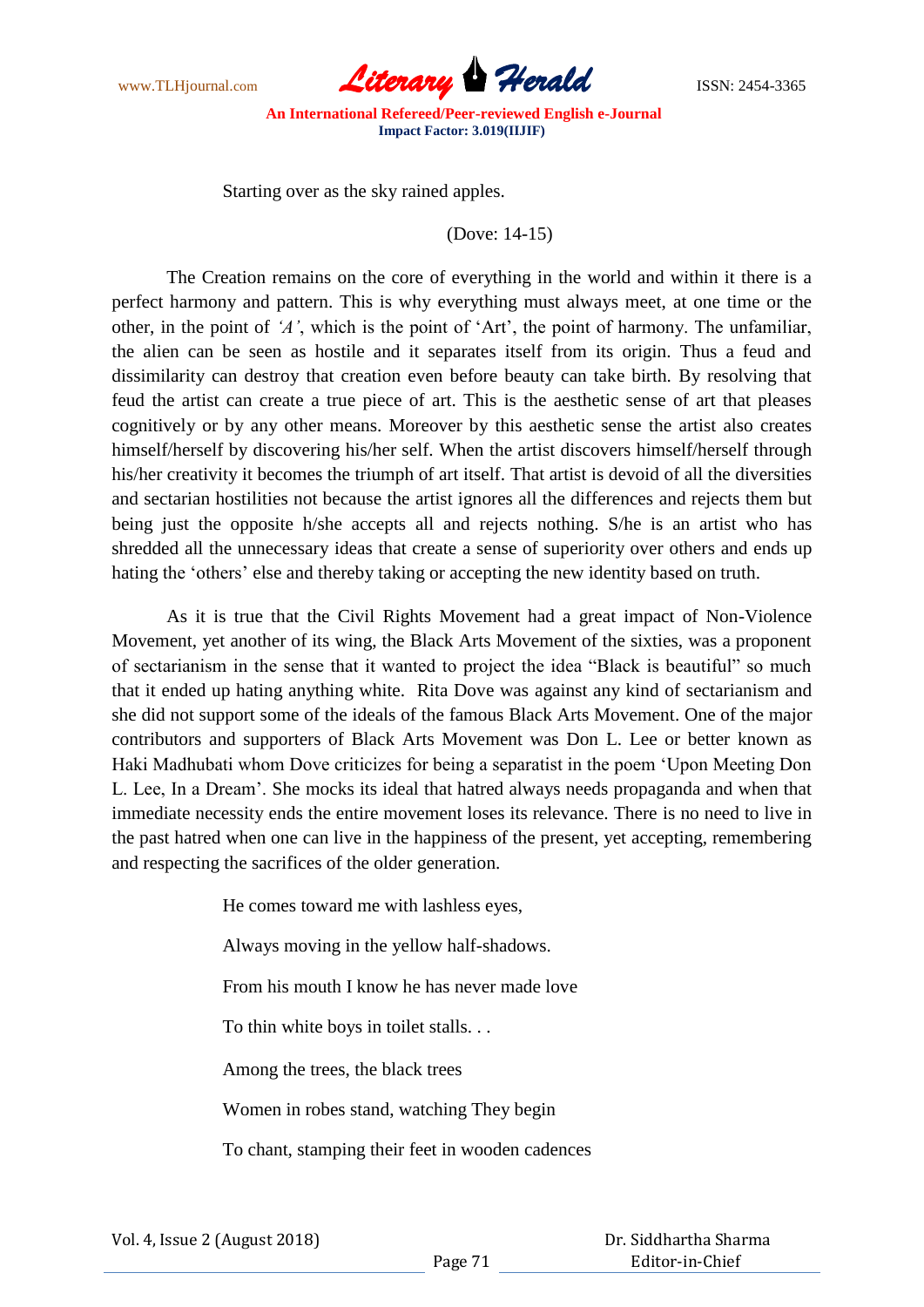www.TLHjournal.com *Literary Herald*ISSN: 2454-3365

As they stretch their beaded arms to him;

Moments slip by like worms.

"Seven years ago. . ." he begins; but

I cut him off: "Those years are gone–

What is there now?" He starts to cry; his eyeballs

Burst into flame.

## (Dove: 18)

Dove finds that the reason behind the problem of black slavery and the submersion of an entire race into the oblivion is the stereotype of black people as ignorant, evil, monstrous and so on. It is the misjudgement and at the same time selfishness of one human being for another that is at the core of it. If that misdeed has been a crime, re-doing the same misdeed, while trying to avenge the same is not a wise idea. Just as war can never bring peace, and violence can never amend the broken relations. So hating white people because they are white is the same thing as hating black people for their skin colour. If they hate white skinned people then they would commit the same crime against which they are fighting. Hatred can only foster hatred. This is why she mocks the attitude of hating the white people for being white irrespective of and not concerning about that person's actual quality. It is very difficult to digest the age old injustices yet to approach for friendship is always a better idea. In order to prove an upper hand she argues who else can sacrifice the intense satisfactory revenges for the racial crimes but those children of Africa who had suffered and endured the Middle Passage and kept their identity in all the diversities? Forgiveness is a virtue, of course, keeping one"s self respect and integrity intact. What happened had happened. None can bring back the actual past to amend the wrong. Hence not living in the anger of past it's always better to try to make the future better. The similar attitude can be found in another poem "The Cold Within" by James Patrick Kinny.

> Six humans trapped by happenstance In bleak and bitter cold. Each one possessed a stick of wood Or so the story"s told.

Their dying fire in need of logs The first man held his back. For on the faces around the fire He noticed one was black.

[…]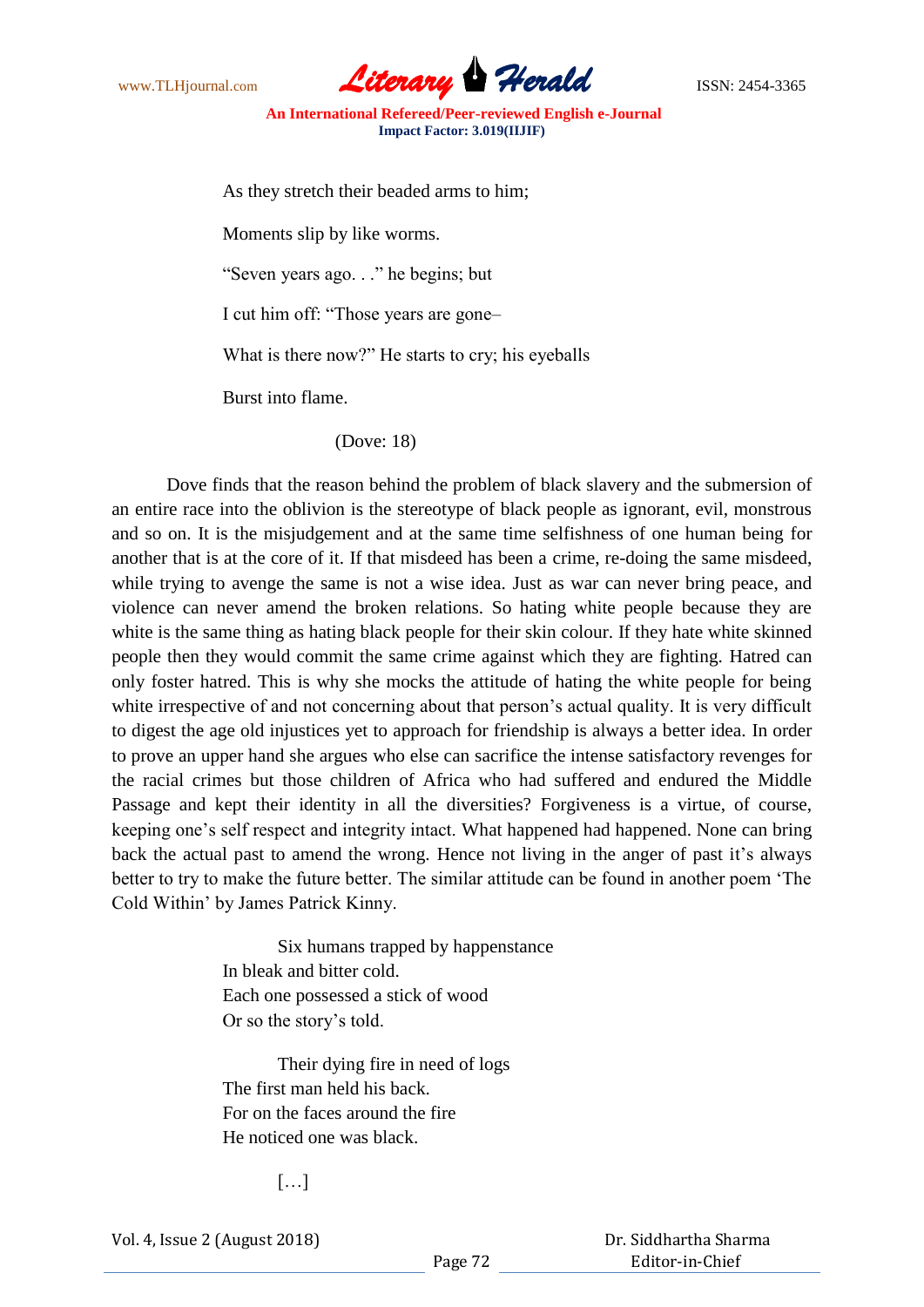

The black man"s face spoke revenge As the fire passed from his sight. For all he saw in his stick of wood Was a chance to spite the white.

[…]

Their logs held tight in death"s still hands Was proof of human sin. They didn"t die from the cold without They died from the cold within.

("Cold Within": *Wikipedia*)

This famous poem talks about the human hostility against each other and how this selfishness and rivalry would lead to common destruction and loss. None can deny and no one should deny the centuries of injustices faced by the black people but one must learn from it to create a better atmosphere for living on earth. However one must think beyond the immediate revenge and try for long term better relations. They must try to live as friends because it would be foolish to die "from the cold within" while together we can fix the fissures.

For Dove the singularity of art is more important than racial insistence on hating other. In an interview given to Claire Schwartz, when she was asked about the poem "Upon Meeting Don L. Lee in a Dream", she told her that the Black Arts Movement was "artistically compromising."

> It"s necessary that blackness be part of the national conversation, but the Black Arts Movement's insistence on projecting only certain aspects of black life was limiting if you wanted to talk about the complexity of being black or explore the negative spaces of racial identity – feeling of inferiority, beauty standards – this was sometimes shot down as being "not black enough" or "What do you want to do that for? That"ll only give them ammunition." "Them being the white establishment. SO, for me the Black Arts Movement was artistically compromising." (Schwartz: Np)

Dove confirms she was not opposed to it but it was not "her" movement. She did not believe in the ideals of the Movement. Even within the poem she creates a dream setting and therefore an imaginary Don L. Lee so that the poem would not become a propagandist criticism of Don L. Lee or for that matter a criticism of the Black Arts Movement. She makes an artistic opposition of the ideals of Don. L. Lee. This is how Dove reinterprets and recreates historical moments and ideas in artistic way. She recreates and that creation is art. To resolve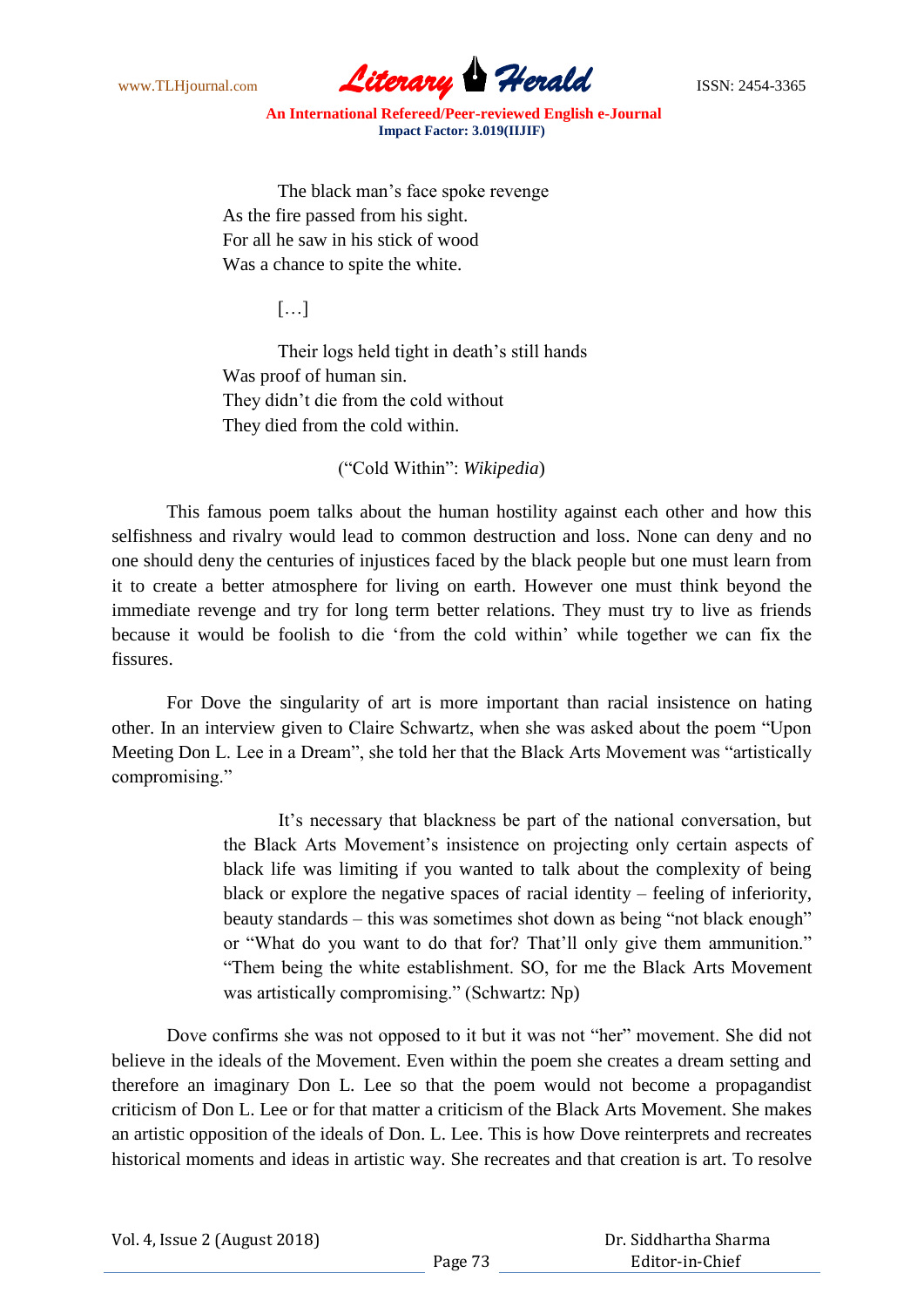

any confusion by art becomes her sole weapon. She possibly believes that in this cruel world of selfishness only art would unite the world community and thus be the saviour for all of us.

For some critic, Dove's attitude of tolerance and acceptance may interpret as cowardice and escapism. However she is not an escapist or opportunist that she is using or rather abusing all the spheres to gain favour from everyone by not criticising the 'white' people. She descends or rather goes inwards back to slavery and African origin, yet while returning she gets everything. She is thankful to all the previous artists that she can now walk into the path that has been made by the struggles of the other. For her the Black Arts Movement and its "only black" were also necessary at that point of time, because black was abandoned, unrecognised and considered insignificant. Hence the fight was indispensable. However, one must think and understand the current scenario. If a more conjugal racial relation can be built why would the deprived not take initiative? One needs a break from that circle of slavery in art. The artists can only do it properly because art never hates anyone.

The Black Arts Movement generated the patriotic, nationalistic feeling. However all the alternative ideals, other views should be respected which Dove did. Sectarianism is necessary when one does not have any more choices in the large beneficially and selfishly motivated world; because that compartmentalisation or categorization with the zeal to prove one"s own self, and his/her cultural magnificence would definitely become an impetus to form their own identity in that ocean of forceful 'otherness'. However for Dove one also must know where to pause. The war against that 'forceful other' world must based on an ideal and the reason behind the polarities and the disrespect to each other should not be followed by the group that emerged from the new revolution against any kind of hatred. If the possibility occurs then one must not neglect the chance to amend the polarities for the mere sense of joy in vengeance. Hence one must not fall into the same trap of declaration of self superiority. The necessitated compartmentalisation in order to gain a place of empowerment, one community and culture has the ample possibility to fall for the same trap of the self delusional segregation between goodness and badness. One has to be conscious about that fact and s/he must act accordingly to get away from such delusion. The cosmopolitanism, the feeling of "humanhood" among all by the use of the universal language of art is the best possible way to resolve all sorts of segregation. Thus Dove, while accepting all the diversities in the umbrella of cosmopolitanism she is actually elevating the position of art. Here 'art' becomes the liberator and saviour of cosmopolitan humanity.

## **Works Cited**

"The Cold Within."*Wikipedia*. 2 August 2018, https://en.wikipedia.org/wiki/The\_ Cold\_Within

Appiah, Kwame Anthony. "Cosmopolitan Patriots". *Critical Inquiry*, Vol. 23, No. 3, Front Lines/Border Posts (Spring, 1997), pp. 617-639. *JSTOR.* http://www.jstor.org/stable/ 1344038.

Vol. 4, Issue 2 (August 2018)